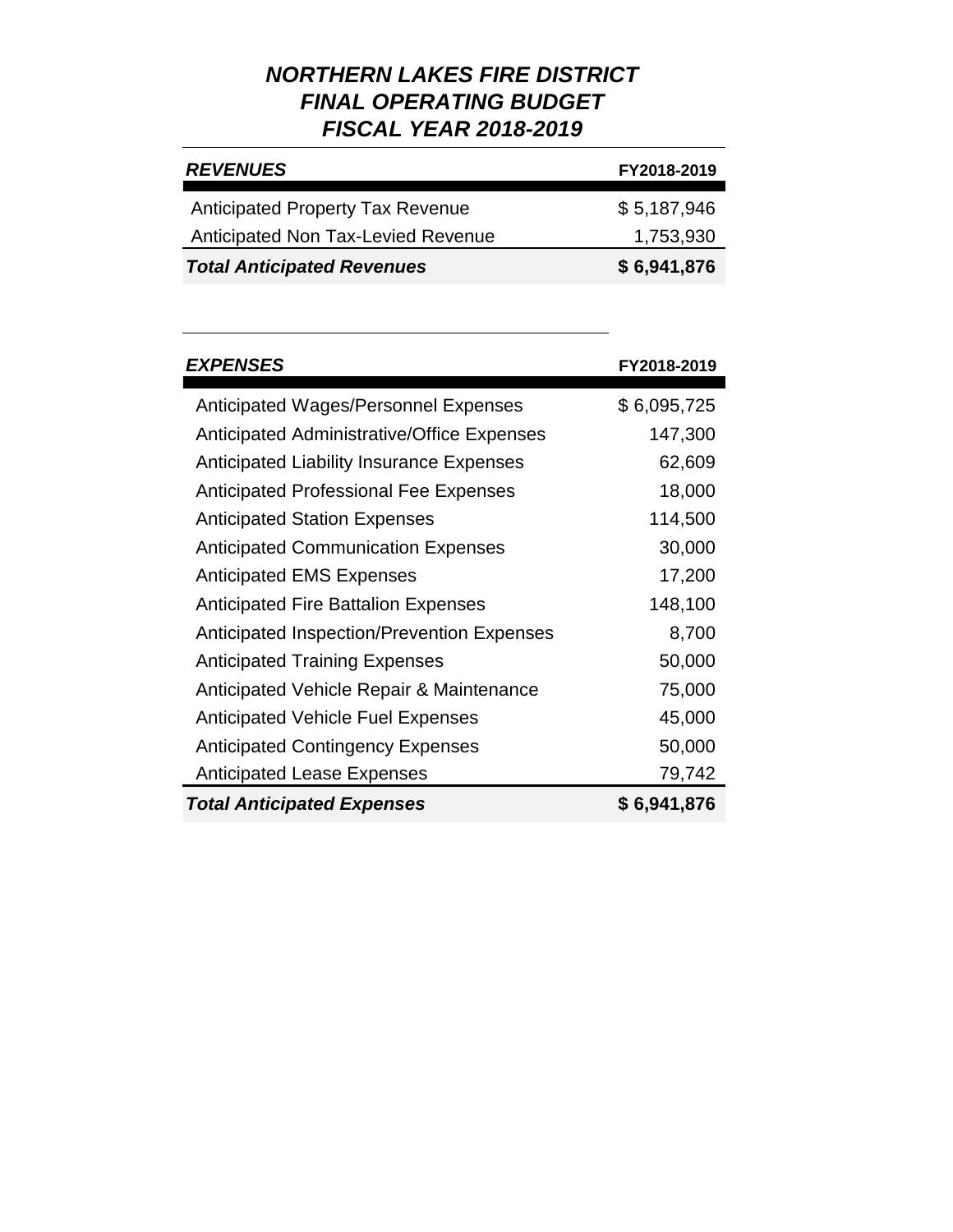#### *NORTHERN LAKES FIRE PROTECTION DISTRICT*  **Budget Summary Fiscal Year 2018/2019**

*General Fund - Operating Budget*

| <b>REVENUES</b> |                                   | 2018-2019   |
|-----------------|-----------------------------------|-------------|
|                 |                                   |             |
| Line Item       | Description                       | Anticipated |
| 87000 -         | <b>Property Tax Revenue</b>       | 5,187,946   |
| 87010 -         | Interest Revenue                  | 50,000      |
| 87020 -         | Sales Tax Revenue                 | 150,000     |
| 87030 -         | <b>Fire Prevention Revenue</b>    | 75,000      |
| 87042 -         | <b>KCEMSS Anticipated Revenue</b> | 1,389,205   |
| 87050 -         | Miscellaneous Revenue             | 30,000      |
| 87070 -         | Beginning Fund Balance            | 59,725      |
|                 | <b>Total Revenues Anticipated</b> | \$6,941,876 |

*EXPENDITURES* **2018-2019**

| 40000 - Wages |                                |             |
|---------------|--------------------------------|-------------|
| Line Item     | Description                    | Anticipated |
| $40150 -$     | Volunteers                     | 1,500       |
| 40160 -       | <b>Executive Assistant</b>     | 66,008      |
| 40190 -       | <b>Fire Chief</b>              | 118,269     |
| 40210 -       | Overtime                       | 653,183     |
| $40250 -$     | Longevity                      | 165,554     |
| $40270 -$     | Administrative Assistant (2)   | 104,464     |
| 40281 -       | <b>Commissioner District 1</b> | 3,775       |
| 40282 -       | <b>Commissioner District 2</b> | 3,775       |
| 40283 -       | <b>Commissioner District 3</b> | 3,775       |
| 40284 -       | <b>Commissioner District 4</b> | 3,775       |
| 40285 -       | <b>Commissioner District 5</b> | 3,775       |
| 40290 -       | <b>Fire Marshal</b>            | 103,039     |
| $40292 -$     | Deputy Fire Marshal (1.5)      | 115,903     |
| $40300 -$     | Firefighter (21)               | 1,380,657   |
| 40302 -       | Battalion Chief (3)            | 231,731     |
| 40310 -       | Engineer (6)                   | 407,744     |
| 40319 -       | Paramedic Pay                  | 110,049     |
| 40320 -       | Captain (6)                    | 441,388     |
| $40325 -$     | Upgrade Pay                    | 45,000      |
| $40400 -$     | <b>Division Chief Training</b> | 103,039     |
| $40410 -$     | <b>Division Chief EMS</b>      | 103,039     |
| 40435 -       | <b>EMT-A Stipend</b>           | 14,358      |
| 40441 -       | Long Term Disability Insurance | 10,500      |
|               | <b>Total Wages</b>             | 4,194,301   |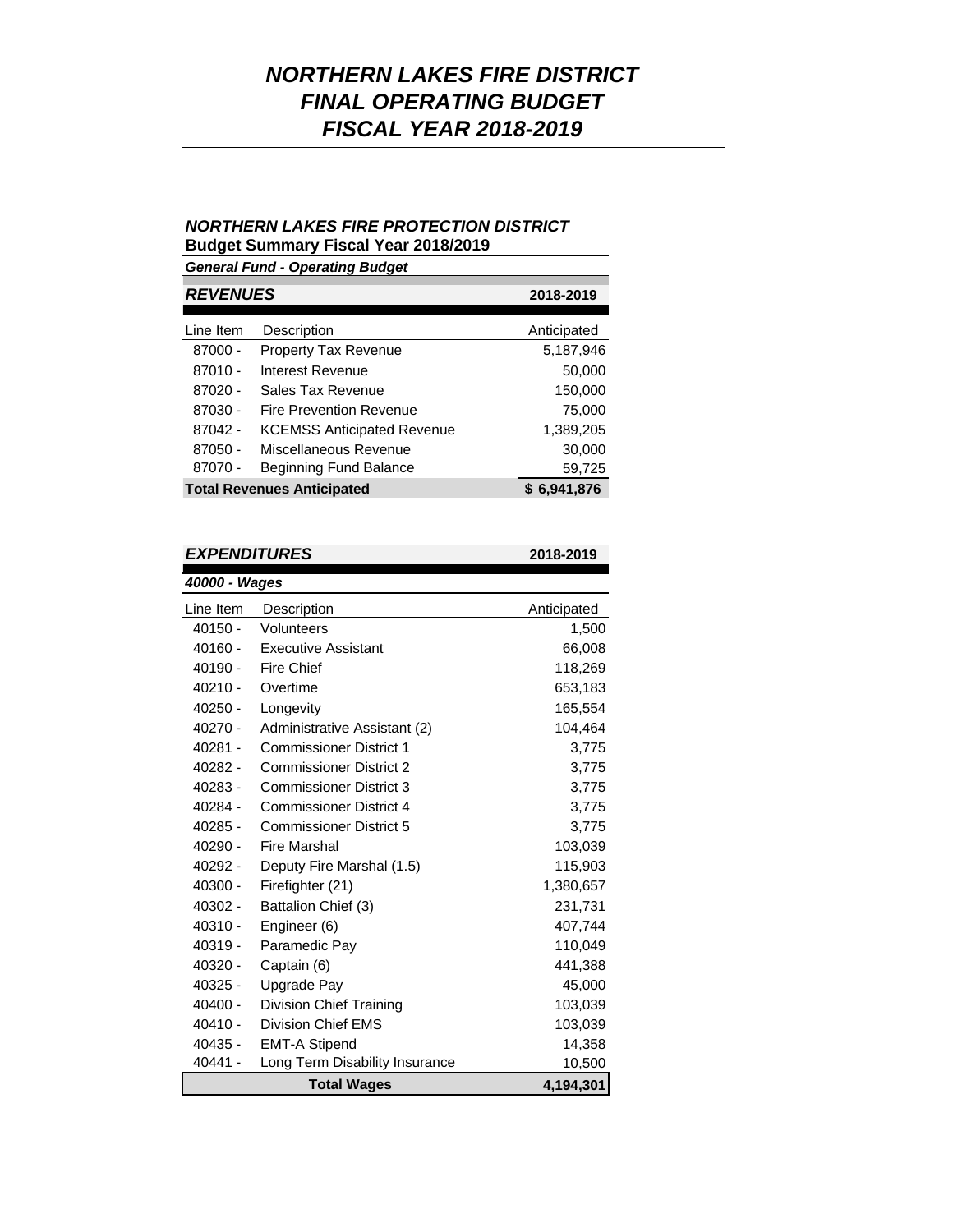|                           | 42000 - Personnel Expenses             |             |
|---------------------------|----------------------------------------|-------------|
| Line Item                 | Description                            | Anticipated |
| 42030 -                   | FICA (Medicare, Social Security)       | 78,615      |
| 42031 -                   | PERSI Choice 401(k) Match              | 252,069     |
| 42040 -                   | <b>PERSI</b>                           | 526,876     |
| $42050 -$                 | Medical Insurance                      | 634,208     |
| 42051 -                   | <b>Medical Insurance Commissioners</b> | 68,800      |
| 42055 -                   | <b>NCPers Life</b>                     | 8,448       |
| 42060 -                   | Dental Insurance                       | 60,000      |
| 42061 -                   | Dental Insurance Commissioners         | 6,000       |
| 42062 -                   | Provident Insurance                    | 14,010      |
| 42063 -                   | Employee Assistance Program (EAP)      | 2,506       |
| 42065 -                   | NY Life                                | 240         |
| 42070 -                   | <b>Workers Compensation Insurance</b>  | 135,000     |
| 42075 -                   | <b>Unemployment Benefits</b>           | 4,000       |
| 42080 -                   | <b>VEBA Contribution</b>               | 108,000     |
| 42090 -                   | Payroll Expenses                       | 2,654       |
|                           | <b>Total Personnel Expenses</b>        | 1,901,424   |
|                           | 44000 - Administrative                 |             |
| 44010 -                   | Meetings/Conference                    | 8,000       |
| $44015 -$                 | Dues/Subscriptions                     | 6,000       |
| 44020 -                   | Advertisements                         | 1,500       |
| 44025 -                   | Admin. Training                        | 20,000      |
| 44030 -                   | Physicals & Vaccinations               | 5,000       |
| 44100 -                   | Incentives/Awards                      | 11,000      |
| 44105 -                   | Miscellaneous Admin Expenditures       | 1,500       |
| 44110 -                   | <b>Employment Testing Expenses</b>     | 4,000       |
|                           | <b>Total Administrative</b>            | 57,000      |
|                           | 46000 - Office Expense                 |             |
| $46010 -$                 | Office Equip/Repairs/Maintenance       | 18,000      |
| $46015 -$                 | <b>Copier Maintenance Contracts</b>    | 1,700       |
| $46020 -$                 | Postage                                | 1,600       |
| 46030 -                   | <b>Telephone Expenditures</b>          | 13,000      |
| 46035 -                   | <b>Cell Phone Expenditures</b>         | 6,000       |
| 46050 -                   | <b>Office Supplies</b>                 | 8,000       |
| 46055 -                   | <b>IT Services</b>                     | 7,000       |
| 46056 -                   | Software Support/Purchases             | 15,000      |
| 46060 -                   | Internet/Bandwidth Services            | 20,000      |
|                           | <b>Total Office Expense</b>            | 90,300      |
|                           | 47000 - Liability Insurance            |             |
| 47000 -                   | Liability Insurance                    | 62,609      |
|                           | <b>Total Liability Insurance</b>       | 62,609      |
| 48000 - Professional Fees |                                        |             |
| 48040 -                   | Legal Fees                             | 10,000      |
| 48060 -                   | Audit                                  | 8,000       |
|                           | <b>Total Professional Fees</b>         | 18,000      |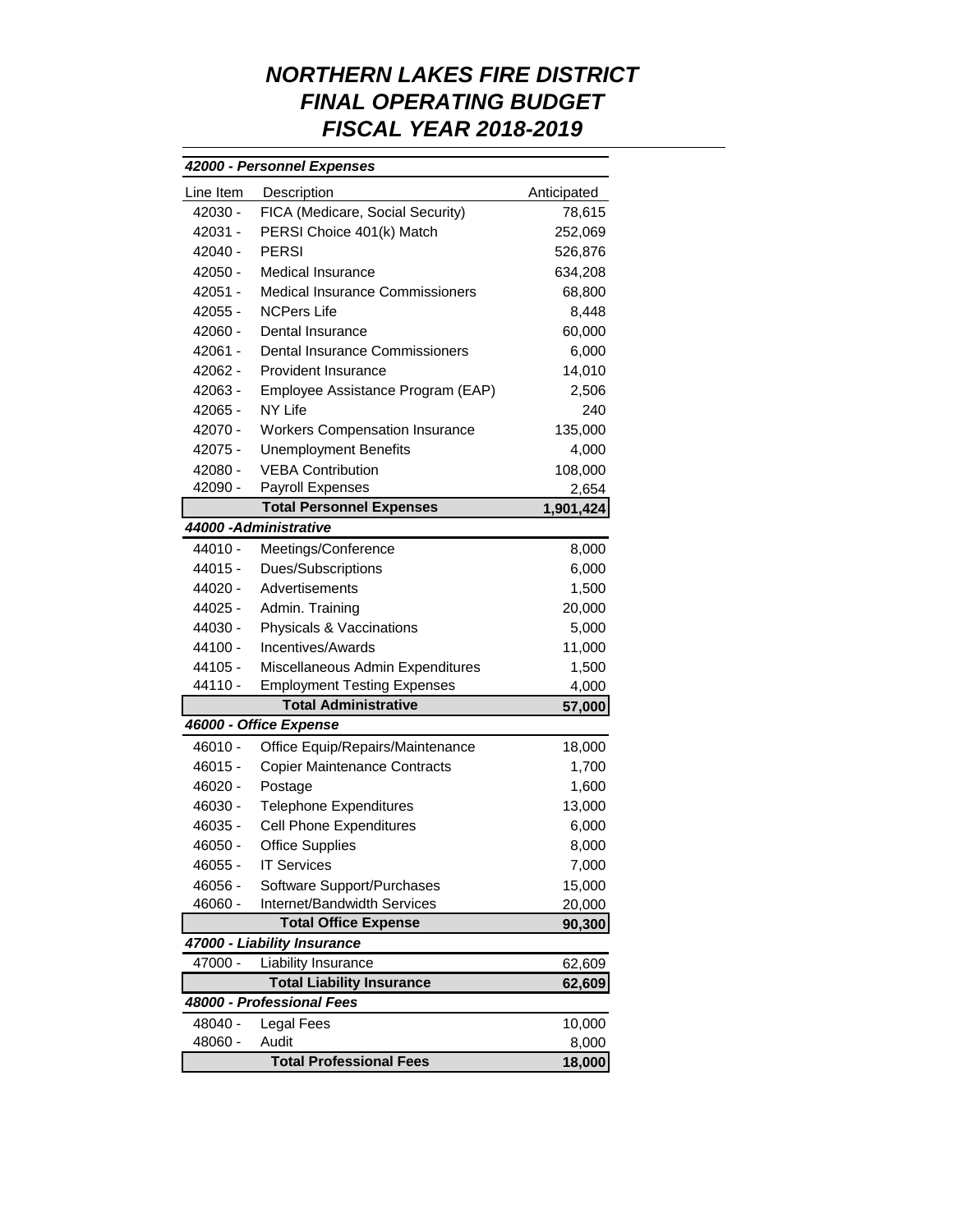|           | 51300 - Station Expense                                                    |             |
|-----------|----------------------------------------------------------------------------|-------------|
| Line Item | Description                                                                | Anticipated |
| $51305 -$ | <b>Fixed Facility Maintenance</b>                                          | 41,500      |
| 51315 -   | <b>Building Supplies</b>                                                   | 11,000      |
| 51320 -   | Station Supplies (soft goods)                                              | 12,000      |
| 51332 -   | <b>Station Heating and Electricity</b>                                     | 40,000      |
| 51345 -   | Garbage Service                                                            | 4,500       |
| 51355 -   | <b>Water Fee</b>                                                           | 3,500       |
| 51360 -   | <b>Sewer Fees</b>                                                          | 2,000       |
|           | <b>Total Station Expense</b>                                               | 114,500     |
|           | 60000 - Communications                                                     |             |
| $60025 -$ | Comm Equip, Repair & Maint                                                 | 5,000       |
| $60060 -$ | Radio/Pager Purchase                                                       | 25,000      |
|           | <b>Total Communications</b>                                                | 30,000      |
|           | 60300 - EMS Expense                                                        |             |
| $60305 -$ | <b>Medical Supplies</b>                                                    | 1,000       |
| 60310 -   | <b>CPR Supplies</b>                                                        | 100         |
| 60320 -   | Repair/Maintenance Equip                                                   | 100         |
| 60351 -   | <b>EMS Administrative Expense</b>                                          | 1,000       |
| $60355 -$ | <b>EMS Training/Recertification</b>                                        | 15,000      |
|           | <b>Total EMS Expense</b>                                                   | 17,200      |
|           | 60800 - Fire Battalion                                                     |             |
| $60810 -$ | <b>SCBA</b>                                                                | 5,000       |
| $60820 -$ | <b>Emergency Scene Rehab Supplies</b>                                      | 2,000       |
| 60825 -   | Personal Protective Equip                                                  | 32,000      |
| 60830 -   | Small Equip Repair and Maintenance                                         | 10,000      |
| 60841 -   | Peer Fitness Program                                                       | 5,000       |
| 60842 -   | Peer Fitness Annual Physicals                                              | 20,000      |
| 60850 -   | Uniform Purchase/Replacement                                               | 20,000      |
| 60865 -   | Equipment Purchases & Replacement                                          | 50,000      |
| $60882 -$ | Fire Battalion Expendable Supplies                                         | 3,000       |
| $60885 -$ | <b>Fire Extinguishers</b>                                                  | 1,100       |
|           | <b>Total Fire Battalion</b>                                                | 148,100     |
|           | 64200 - Inspection / Prevention                                            |             |
| 64220 -   | <b>Investigation Expense</b>                                               | 200         |
| 64230 -   | Training/Recertification                                                   | 3,500       |
| 64235 -   | <b>Educational/Prevention Materials</b>                                    | 2,500       |
| 64245 -   | <b>Administrative Expenses</b>                                             | 1,000       |
| 64255 -   | <b>Equipment Purchase</b>                                                  | 1,500       |
|           | <b>Total Inspection/Prevention</b>                                         | 8,700       |
|           | 64300 - Training Division                                                  |             |
|           | 64310 - Fire Battalion Training                                            | 35,000      |
|           | 64330 - Equipment Purchases                                                | 2,000       |
|           | 64340 - Facility & Equip Repair & Maint<br>64350 - Administrative Expenses | 12,000      |
|           | <b>Total Training Division</b>                                             | 1,000       |
|           |                                                                            | 50,000      |